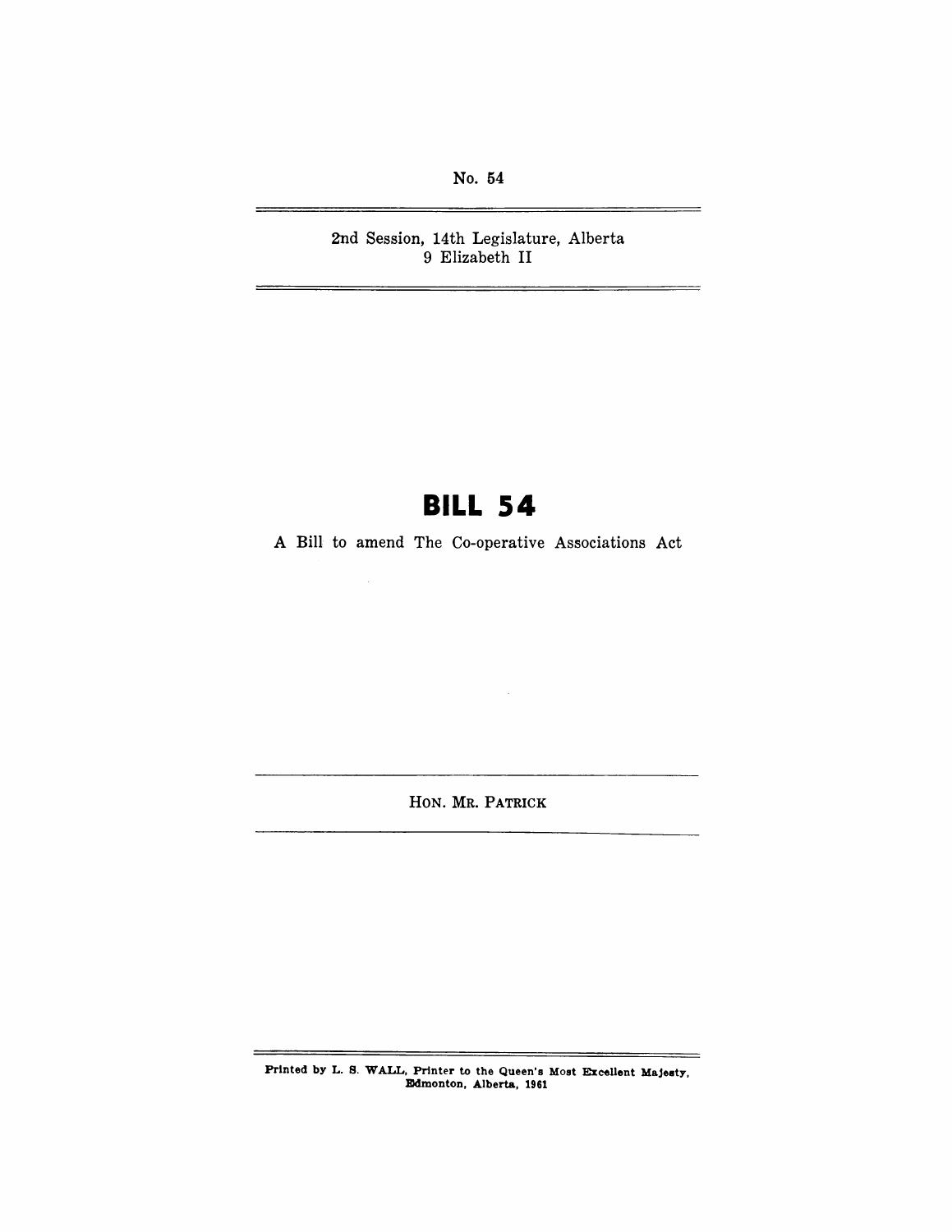## **Explanatory Note**

### **2.** Section 8 presently reads:

"s. No association shall be registered under a name identical with that by which another existing association has been registered, or so nearly resembling it as to be likely to deceive the members or the public, and the word "Limited" shall be the last word in the name of an association registered under this Act.".

**3.** (a) This amendment is made to enable co-operative associations to acquire securities of extra-provincial associations registered under this Act. (See clause 6 of this Bill). Section 12, subsection 0), clause (d) presently reads:

"12. (1) An association has, as ancillary and incidental to the object<br>or objects set forth in the memorandum of association, the following<br>powers, unless such powers or any of them are expressly excluded by<br>the memorandu

(d) the power to take or otherwise acquire and hold shares, stock, debentures or other securities of a company, association or society incorporated by or under the provisions of an Act of Alberta, and having objects wholl

(b) Section 12, subsection (2) presently reads:

 $''(2)$  The association accepting deposit money from a member shall keep such money in a trust account available to the member on his demand.".

#### **4. Self-explanatory.**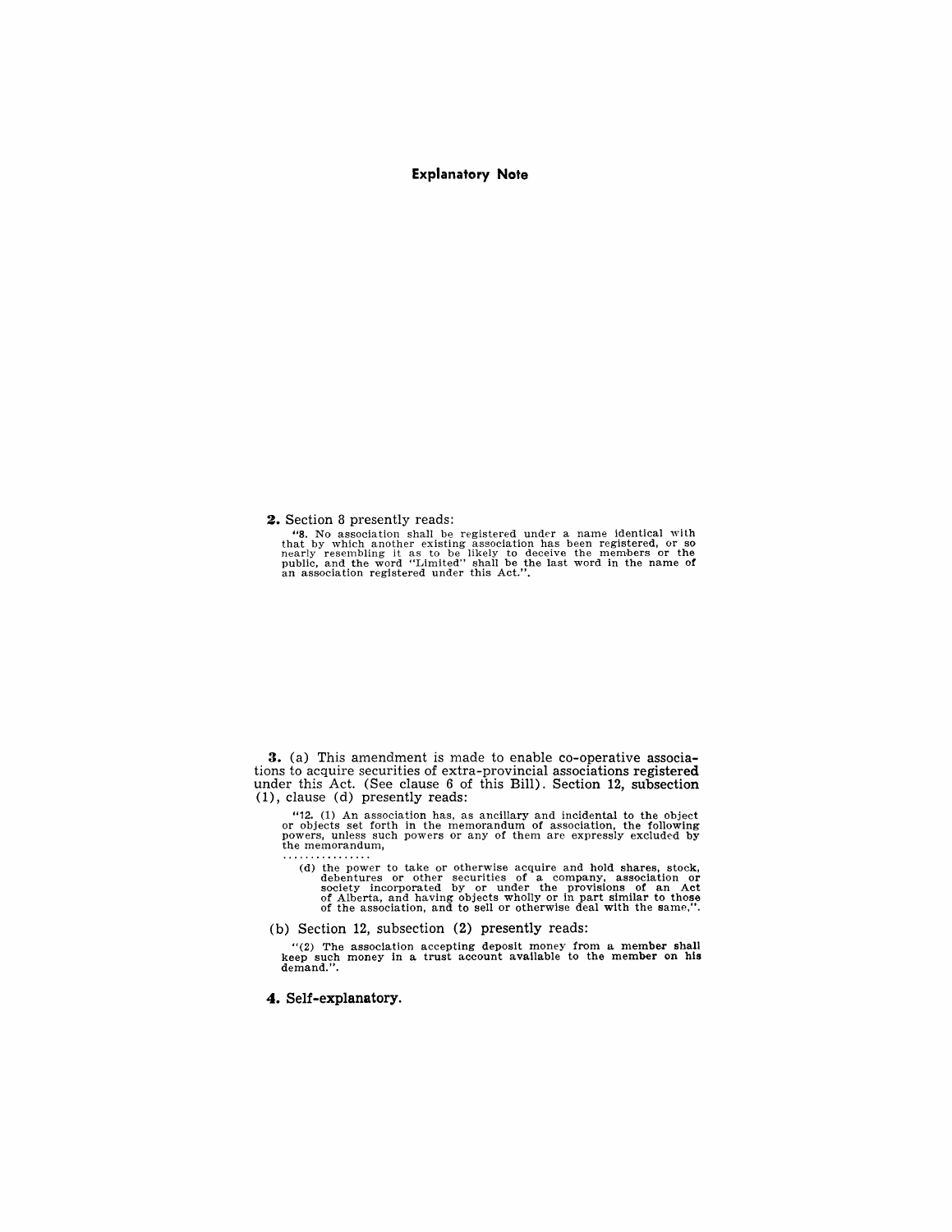## **BILL**

## No. 54 of 1961

## An Act to amend The Co-operative Associations Act

## *(Assented to* , 1961)

HER MAJESTY, by and with the advice and consent of the Legislative Assembly of the Province of Alberta, enacts as follows:

*1. The Co-operative Associations Act,* being chapter 59 of the Revised Statutes, is hereby amended.

2. Section 8 is amended

- (a) by renumbering the section as subsection (1),
- (b) as to the renumbered subsection (1) by striking out the words ", and the word "Limited" shall be the last word in the name of an association registered under this Act",
- (c) by adding after the renumbered subsection (1) the following subsection:

(2) The word "Limited" or the abbreviation "Ltd" shall be the last word of the name of each association, but in either case the association may used "Limited" or "Ltd' and reference may be made thereto in the same manner.

- 3. Section 12 is amended
- (a) as to subsection  $(1)$ , clause  $(d)$  by adding immediately after the word "Alberta" the words and figures "or registered under section *45c",*
- (b) by striking out subsection (2) and by substituting the following:

(2) An association accepting deposit money from a member may invest such money in any manner that the board of directors may decide and the money may be withdrawn by the member in accordance with the supplemental by-laws of the association.

4. The following heading and section are added immediately after section 12:

#### Sale of Securities

12a. (1) No association shall offer for sale any bond. debenture or debenture stock until it has filed with the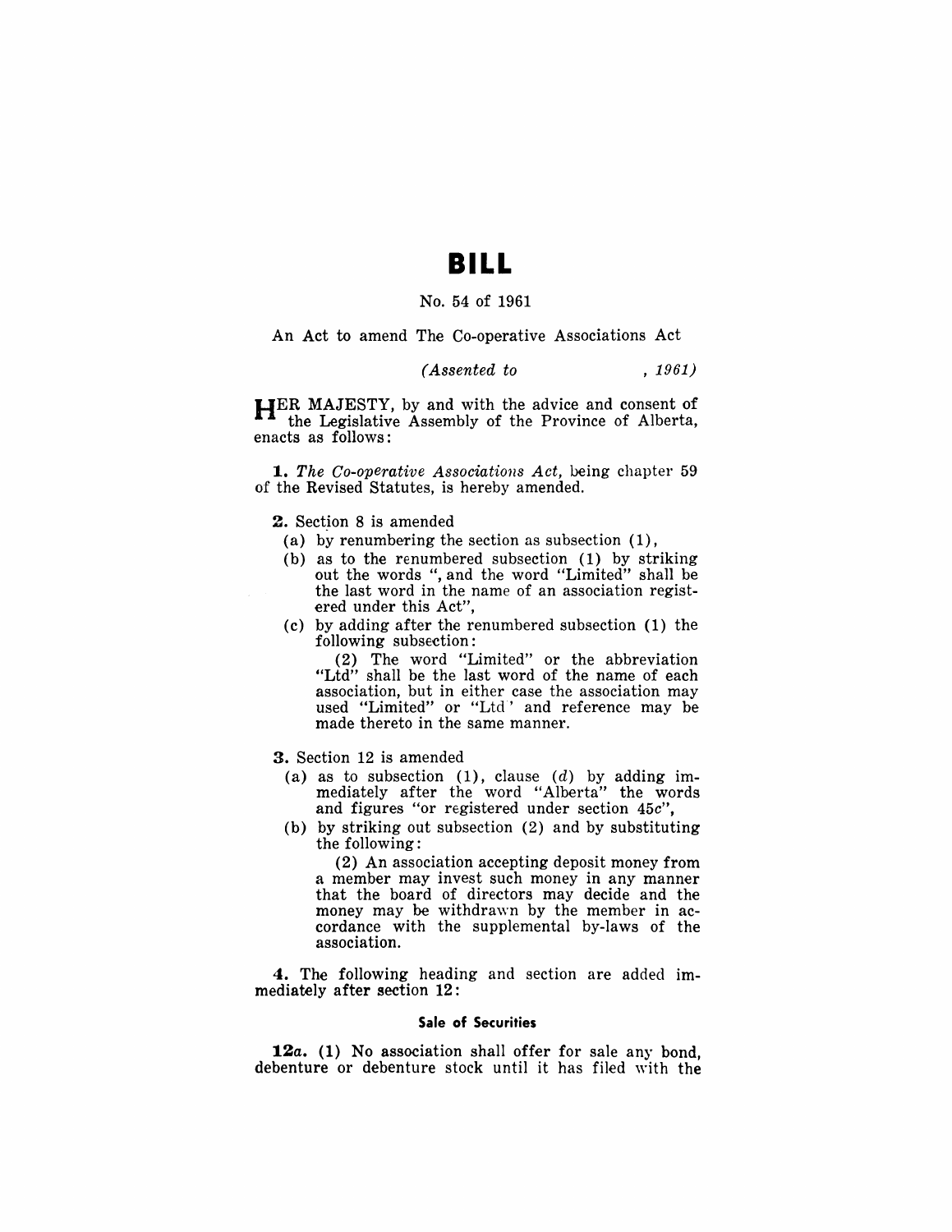5. This amendment provides for the explusion of a member from a co-operative association.

6. This clause will add provisions to enable co-operative associations from other provinces to be registered under this Act and to put them under the supervision of the Supervisor of Co-operative Activities. At the present time there is no legislation respecting such associations but they are being registered under the foreign companies provision of The Companies Act.

45b. Extra-provincial association required to be registered and to comply with the Act.

45c. Registration of extra-provincial association.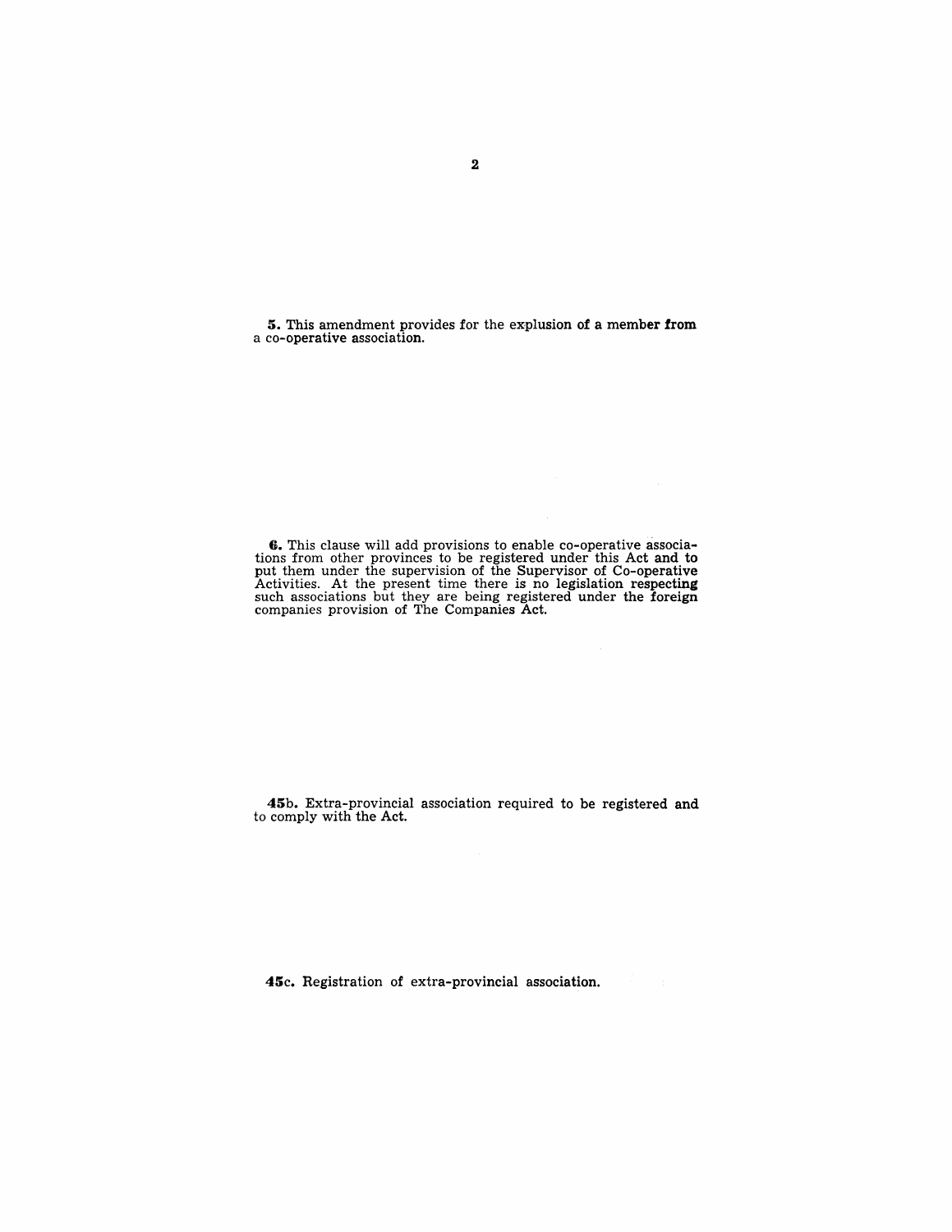Supervisor a prospectus and such information as he may require and the Supervisor has approved of the prospectus.

(2) The Supervisor may waive the necessity of filing the prospectus required under subsection (1).

(3) The prospectus referred to in subsection (1) shall set forth such information as the Supervisor may require.

5. The following new section is added immediately after section 35:

35a. (1) The director of an association may, by a resolution passed by a majority of not less than threefourths of those present at a duly called board meeting, order the expulsion of a member from the association in the manner provided in the standard by-laws.

(2) Upon the expulsion of a member from membership in the association, subsection (2) of section 35 shall apply *mutatis mutandis* to the expulsion as if the member had withdrawn from the association.

6. The following heading and sections are added immediately after section 45:

### **PART I A**

### **EXTRA-PROVINCIAL ASSOCIATIONS**

*45a.* In this Part, "extra-provincial association" means a corporation

- (a) that has for its objects the operation of any enterprise or service on a co-operative basis for its members or members and patrons, and
- (b) that is incorporated otherwise than by or under an Act of the Province.

*45b.* (1) Every extra-provincial association shall cause itself to be registered under this Act before commencing to carry on business in the Province and except as hereinafter provided shall comply with the requirements of this Act.

(2) An extra-provincial association that fails to comply with subsection (1) is guilty of an offence and is liable on summary conviction to a fine of twenty dollars for each day during which the failure continues.

*45c.* (1) Every extra-provincial association required to he registered under this Part shall file with the Supervisor such evidence of its incorporation, and operating methods as he may require.

(2) The Supervisor may, in his discretion, refuse registration of an extra-provincial association.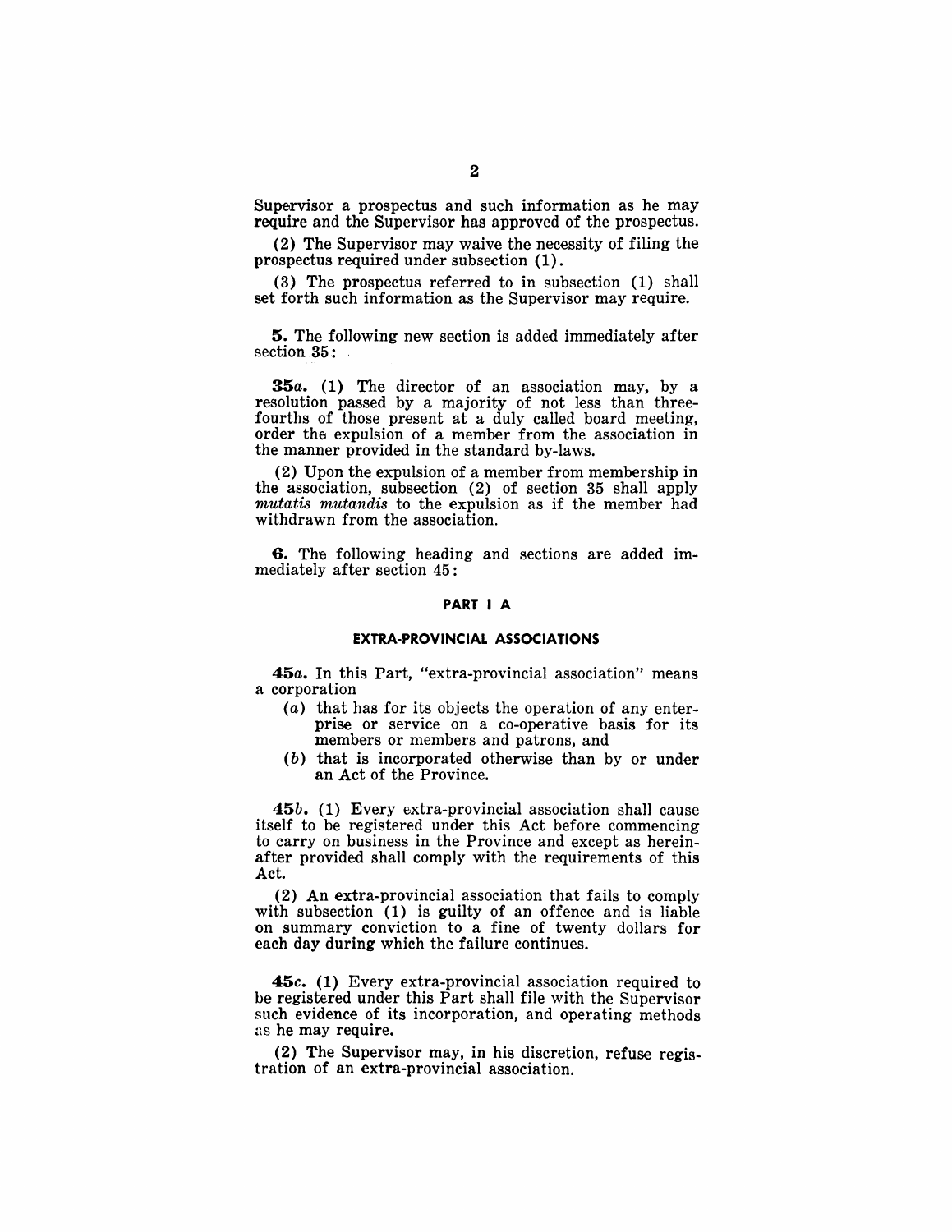**4Sd.** Rights and powers of extra-provincial associations.

**t5e.** Revocation or suspension of registration.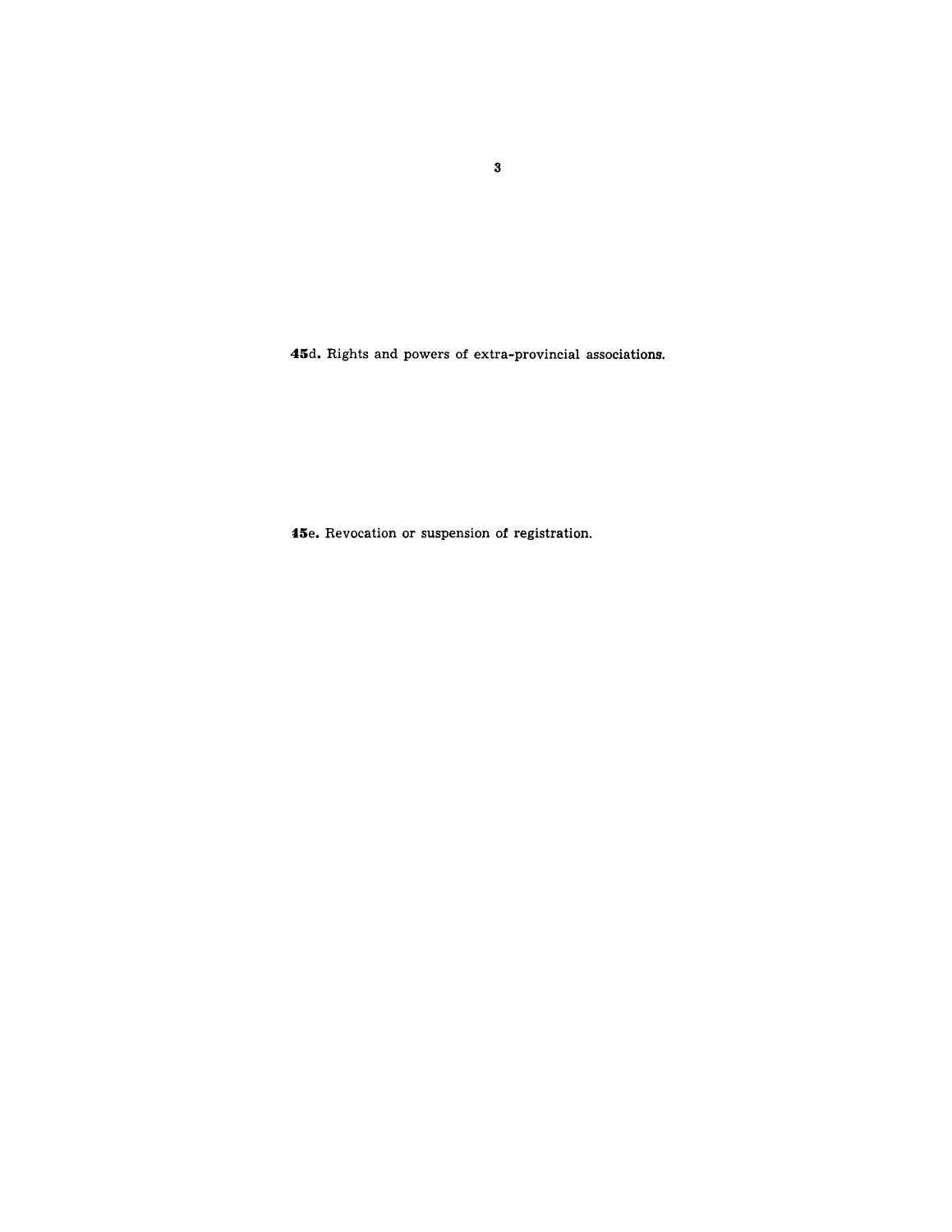(3) Where the Supervisor accepts an extra-provincial association for registration he shall transmit the registration fee to the Registrar who shall register the association and issue a 'certificate of registration to it.

(4) A certificate of registration issued by the Registrar in respect of an extra-provincial association or company is, while it remains in force, admissible in evidence as conclusive proof of registration under this Act.

#### *45d.* (1) An extra-provincial association may

- (a) subject to any limitations contained in the law under which it was incorporated, and
- (b) subject to subsection (2),

exercise all the rights, powers and privileges by this Act granted to or conferred on associations.

(2) The Supervisor may, by order, restrict the rights, powers or privileges that an extra-provincial association may exercise in the Province.

*45e.* (1) Where the Supervisor has reasonable cause to believe that an extra-provincial association

- (a) has ceased to carryon business on a co-operative basis, or
- (b) is not in operation, or that registration was obtained by fraud or mistake,

he may, unless cause to the contrary is shown, after giving the association at least three months' notice of his intention to do so, direct the Registrar to revoke the registration of the association.

(2) The Supervisor may suspend or revoke the registration of an extra-provincial association or company for failure to comply with any provision of this Act or for other good cause, and may also remove or cancel a suspension or revocation subject to any conditions that he deems proper.

(3) No suspension or revocation affects the rights of any creditor of the corporation.

(4) Where the registration of an extra-provincial association is revoked or suspended the Registrar shall publish notice thereof in *The Alberta Gazette.* 

7. This Act comes into force on the day upon which it is assented to.